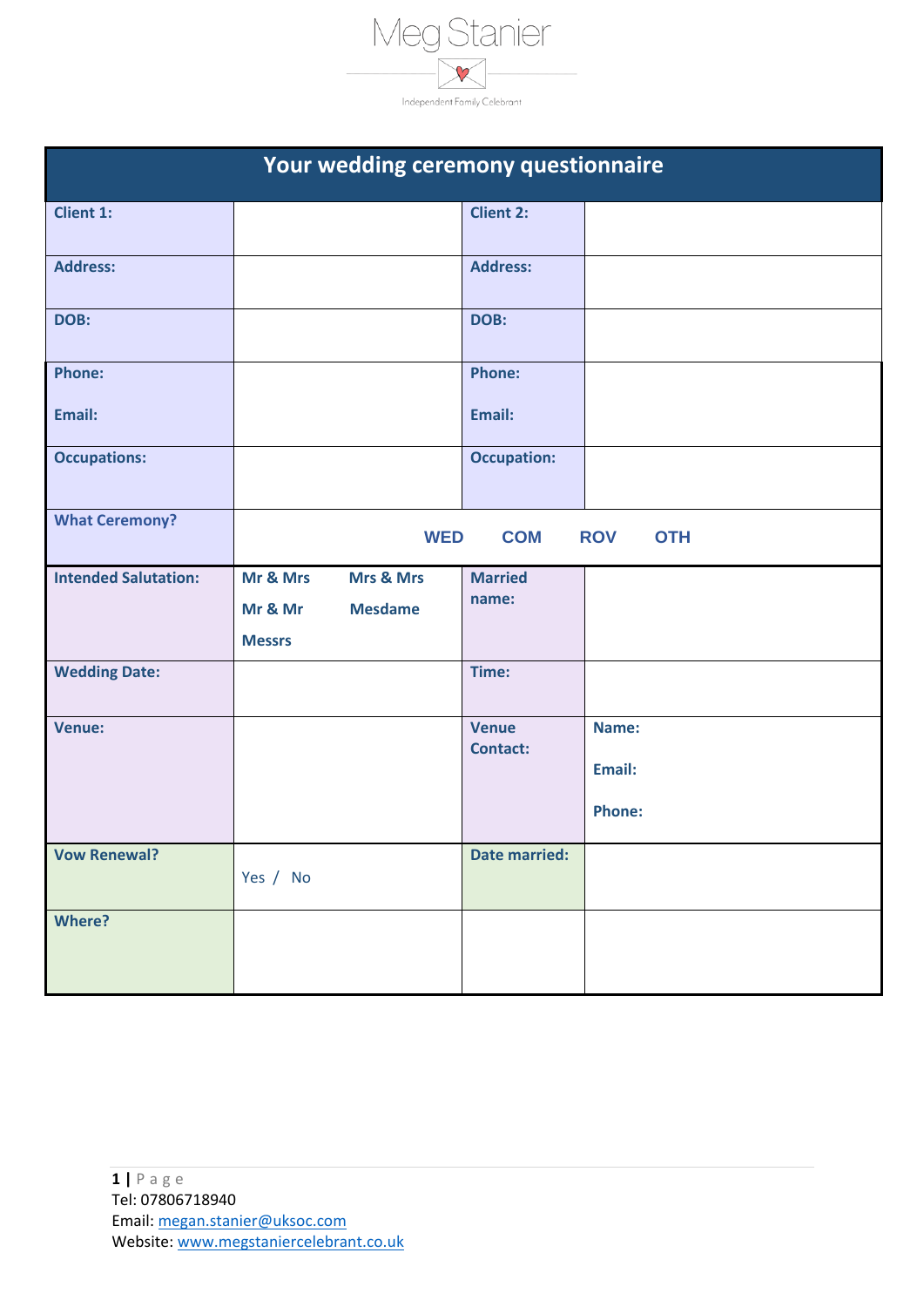

| <b>Relatives and Friends</b> |                  |                  |
|------------------------------|------------------|------------------|
|                              |                  |                  |
|                              | <b>Client 1:</b> | <b>Client 2:</b> |
| <b>Best Man:</b>             |                  |                  |
| <b>Maid of Honour:</b>       |                  |                  |
| <b>Groomsmen:</b>            |                  |                  |
| <b>Bridesmaids:</b>          |                  |                  |
| Page boy:                    |                  |                  |
| <b>Flower Girl:</b>          |                  |                  |
| <b>Grandparents:</b>         |                  |                  |
| <b>Parents/Guardian:</b>     |                  |                  |
| <b>Brothers:</b>             |                  |                  |
| Sisters:                     |                  |                  |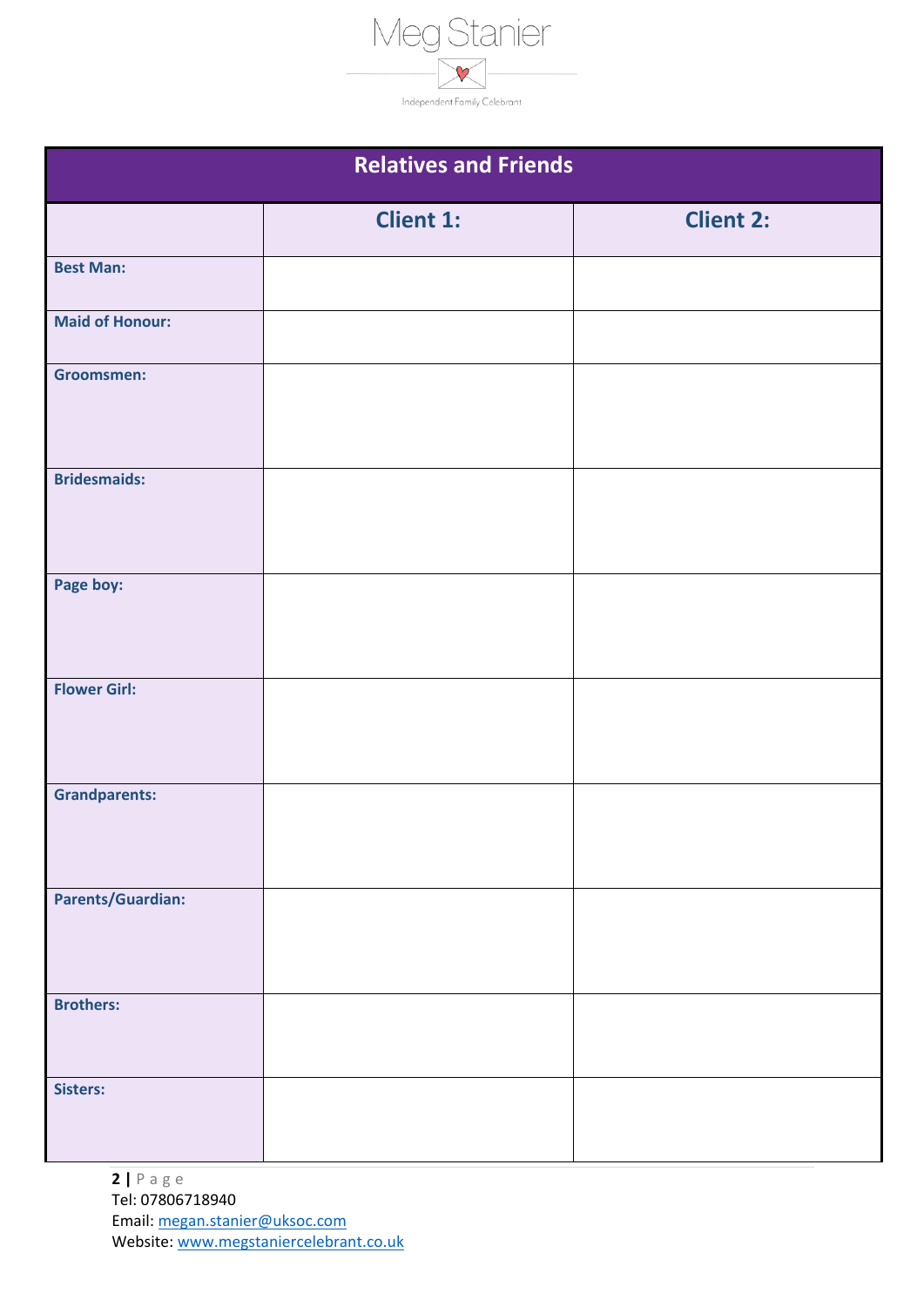

| <b>Children:</b>  |  |
|-------------------|--|
| Friends:          |  |
| <b>Witnesses:</b> |  |

| <b>History of the couple</b>                                |  |  |
|-------------------------------------------------------------|--|--|
| How did you meet?                                           |  |  |
|                                                             |  |  |
|                                                             |  |  |
|                                                             |  |  |
|                                                             |  |  |
| What did you think of each other when you first met?        |  |  |
|                                                             |  |  |
|                                                             |  |  |
|                                                             |  |  |
|                                                             |  |  |
|                                                             |  |  |
| What have you been doing since? Tell me about your journey. |  |  |
|                                                             |  |  |
|                                                             |  |  |
|                                                             |  |  |
|                                                             |  |  |
|                                                             |  |  |
|                                                             |  |  |
|                                                             |  |  |
|                                                             |  |  |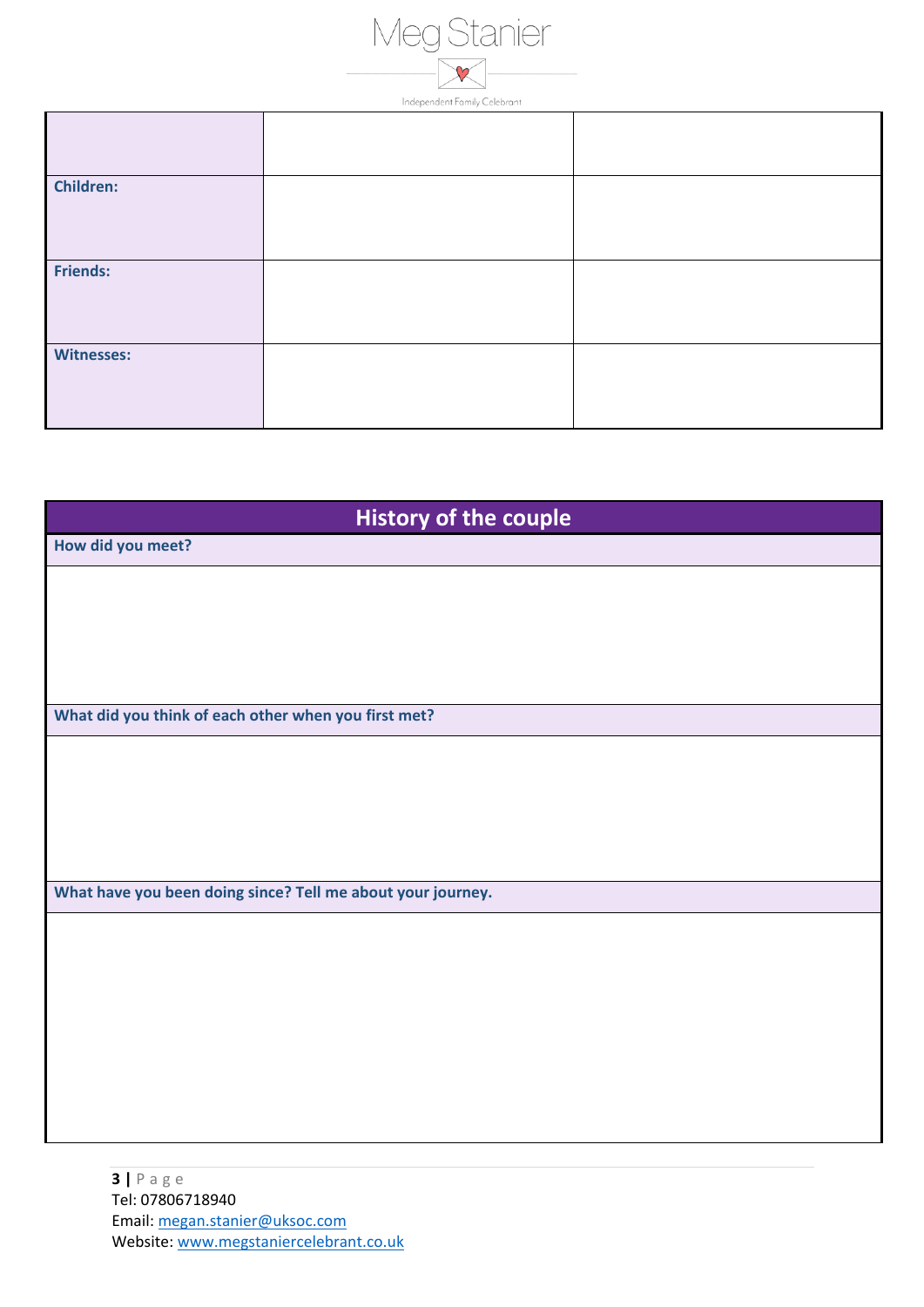| $\overline{\mathcal{L}}$     |
|------------------------------|
|                              |
| Independent Family Celebrant |

**What are your hobbies/interests?**

**What have been some memorable times you have had together?** 

**What are you looking forward to in the future?** 

**The proposal!**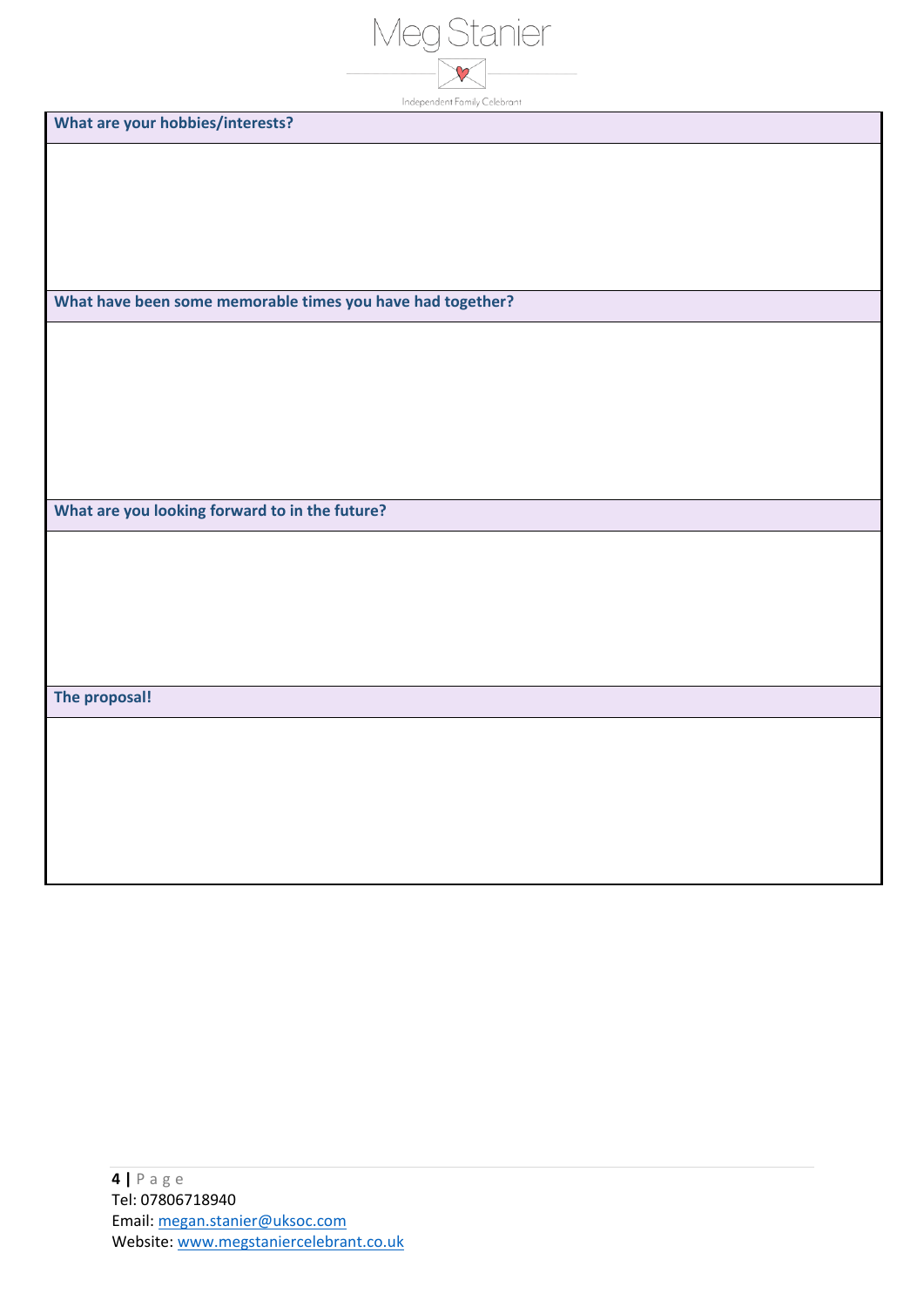

| <b>Wedding/Ceremony Logistics</b> |  |                               |  |
|-----------------------------------|--|-------------------------------|--|
| Theme:                            |  | <b>Colour Scheme:</b>         |  |
| <b>Ceremony Location:</b>         |  | <b>Religion:</b>              |  |
| <b>Accessibility:</b>             |  | <b>Reception</b><br>Location: |  |
| <b>Celebrant Dress:</b>           |  | <b>Rings:</b>                 |  |
| Pets:                             |  | <b>No. of Guests:</b>         |  |
| <b>Music player:</b>              |  | Indoor/Outdoor:               |  |

| <b>Wedding/Ceremony Details</b>             |                               |  |
|---------------------------------------------|-------------------------------|--|
| <b>Music</b>                                | <b>Guests entering:</b>       |  |
|                                             | <b>Walk down the aisle:</b>   |  |
|                                             | <b>Signing the parchment:</b> |  |
|                                             | Walk back down the aisle:     |  |
| <b>Readings/</b><br>poems                   | <b>No 1:</b>                  |  |
|                                             | <b>No.2:</b>                  |  |
|                                             | <b>Client 1:</b>              |  |
| Vows/<br><b>Commitments</b><br>writing own? |                               |  |
|                                             | <b>Client 2:</b>              |  |
|                                             |                               |  |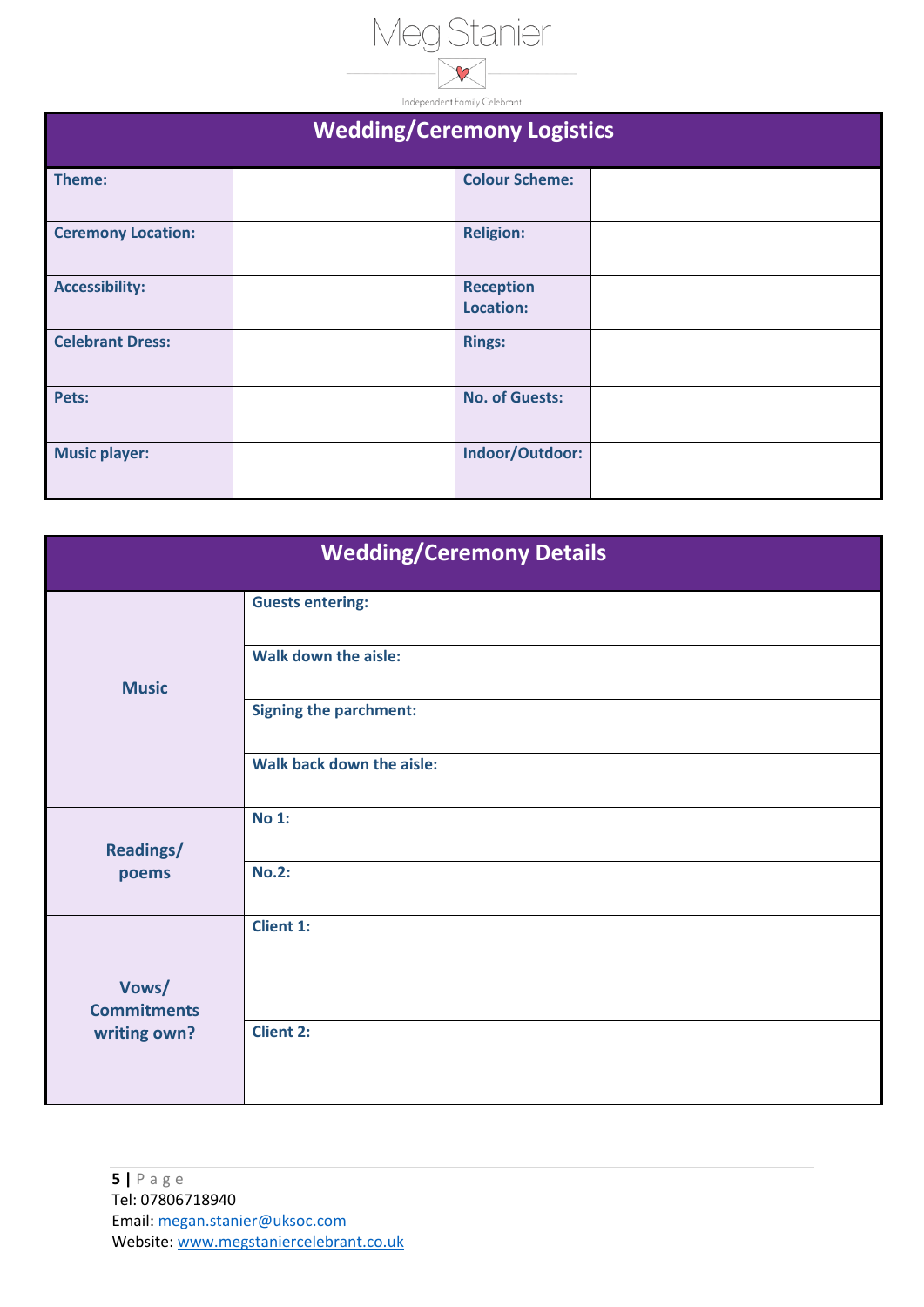

| inaepenaent ramily Celebrant |                                              |                             |  |
|------------------------------|----------------------------------------------|-----------------------------|--|
| <b>Special Elements:</b>     | <b>Rose</b>                                  | <b>First Kiss Last Kiss</b> |  |
|                              | <b>Candle</b>                                | <b>Parchment</b>            |  |
|                              | <b>Hand Fasting</b>                          | <b>Wine</b>                 |  |
|                              | <b>Sand</b>                                  | <b>Wine Box</b>             |  |
|                              | <b>Flowers of Unity</b>                      | <b>Wishing Tree</b>         |  |
|                              | Other:                                       |                             |  |
|                              | Unplugged: YES / NO                          | Hashtag:                    |  |
| Tech:                        |                                              |                             |  |
|                              | Social Media: YES / NO                       |                             |  |
|                              |                                              |                             |  |
|                              | <b>Costume Hire:</b><br>YES / NO<br>Details: |                             |  |
|                              |                                              |                             |  |
| <b>Agreed Extras:</b>        | <b>Travel:</b>                               |                             |  |
|                              |                                              |                             |  |
|                              | <b>Accommodation:</b>                        |                             |  |
|                              |                                              |                             |  |
| <b>Reception:</b>            | <b>Where/When:</b>                           |                             |  |
|                              |                                              |                             |  |
|                              | <b>Toast Master:</b>                         |                             |  |
|                              |                                              |                             |  |
|                              |                                              |                             |  |

**Notes**